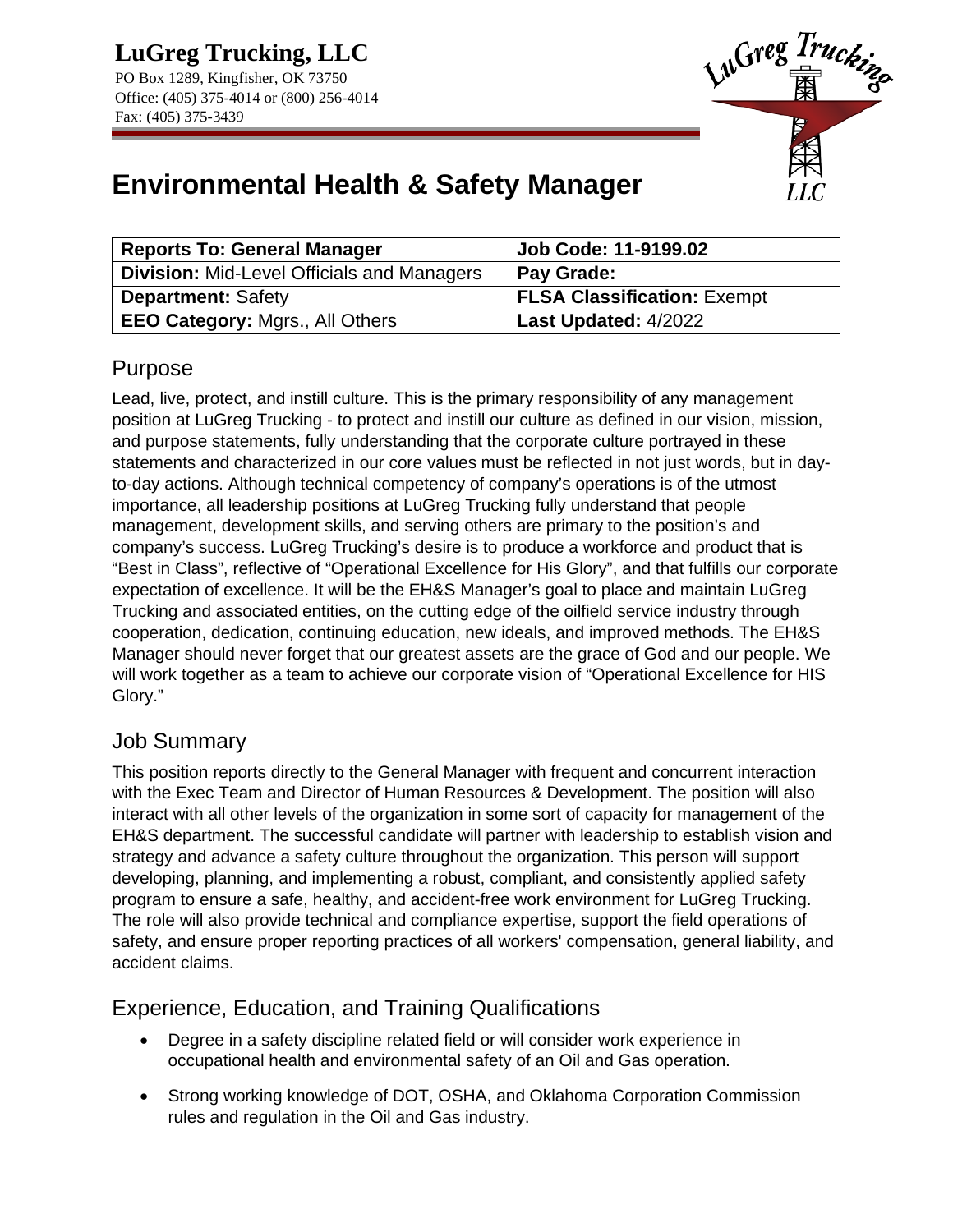• Prefer experience as a EH&S professional where the primary operation of the business was commercial transportation in the Oil and Gas industry.

#### Position Skills and Abilities

- Embraces and champions the core values of the company, including but not limited to humility, compassion, servant leadership, and strong work ethic.
- Key strengths are flexibility and being a self-starter. Must be a team player with a proven ability to problem-solve, follow-up in a timely manner, and recommend new approaches, policies, and procedures to effect continual improvements. Responds to issues and concerns with a sense of urgency.
- Excellent communication (oral and written), interpersonal, and presentational skills. Strong professional writing skills; able to draft effective team member communications and training materials. Communicates with other organizational departments to optimize the resources of the company and to effectively build relationships across the company, at the divisional, functional, and corporate level. Sets a comfortable tone and encourages open communication. Promotes environment of equality throughout entire workforce.
- Excellent at workload prioritization, resource management, and project management. Develops and manages processes that are effective and efficient. Excellent organizational skills and habits of maintaining both physical and electronic information.
- Ability to present facts, analysis, and make recommendations effectively based on the information provided and respond to questions from team members, managers, customers, and the public.
- Excellent computer skills that include proficiency with a Windows Operating System and Microsoft Office (Word, Excel, Outlook, Power Point) are essential.

### Primary Duties and Responsibilities (Key Result Areas)

- Safety Coordination
	- Partner with members of management and Executive Team to identify expectations, determine performance gaps and develop safety initiatives to address the gaps.
	- Manage all incidents and accidents at LuGreg with proper reporting, tracking, and root cause analysis for improvement.
	- Manage all environmental releases at LuGreg with proper reporting, tracking, and root cause analysis for improvement.
	- Manage all W/C injury claims with the assistance of W/C vendors, Human Resources, and Payroll department, when needed.
	- Provide working knowledge of USDOT regulations regarding driving, inspections, and vehicle maintenance.